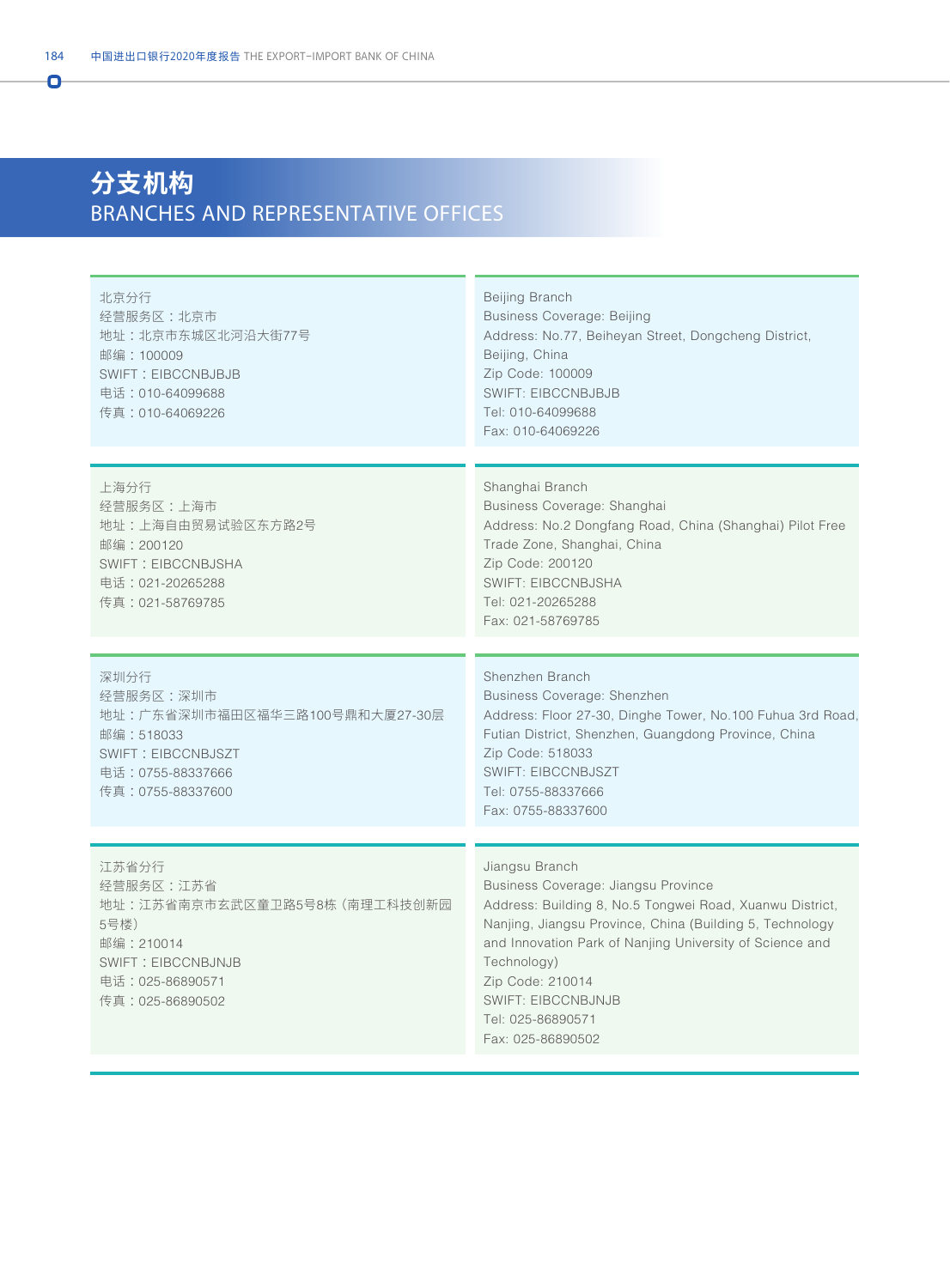| $\sim$<br>$\sim$ |  |
|------------------|--|
|                  |  |
|                  |  |
|                  |  |

| 辽宁省分行<br>经营服务区:辽宁省<br>地址:辽宁省大连市中山区港浦路108-1号<br>邮编: 116001<br><b>SWIFT: EIBCCNBJDLB</b><br>电话:0411-82507899<br>传真:0411-82507377                          | Liaoning Branch<br>Business Coverage: Liaoning Province<br>Address: No.108-1, Gangpu Road, Zhongshan District,<br>Dalian, Liaoning Province, China<br>Zip Code: 116001<br><b>SWIFT: EIBCCNBJDLB</b><br>Tel: 0411-82507899<br>Fax: 0411-82507377                                                                                                               |
|---------------------------------------------------------------------------------------------------------------------------------------------------------|---------------------------------------------------------------------------------------------------------------------------------------------------------------------------------------------------------------------------------------------------------------------------------------------------------------------------------------------------------------|
| 四川省分行<br>经营服务区:四川省、西藏自治区<br>地址:四川省成都市高新区天府大道北段1480号拉●德芳斯<br>大厦西楼15-17层<br>邮编: 610042<br><b>SWIFT: EIBCCNBJCDB</b><br>电话:028-86130388<br>传真:028-86130398 | Sichuan Branch<br>Business Coverage: Sichuan Province, Tibet Autonomous<br>Region<br>Address: Floor 15-17, West Tower, La Defense Building,<br>No.1480, North Section of Tianfu Avenue, High-tech Industrial<br>Development Zone, Chengdu, Sichuan Province, China<br>Zip Code: 610042<br><b>SWIFT: EIBCCNBJCDB</b><br>Tel: 028-86130388<br>Fax: 028-86130398 |
| 山东省分行<br>经营服务区:山东省<br>地址:山东省青岛市市南区东海西路2号甲<br>邮编: 266071<br><b>SWIFT: EIBCCNBJQDB</b><br>电话:0532-80899999<br>传真:0532-83889731                            | Shandong Branch<br><b>Business Coverage: Shandong Province</b><br>Address: No.2 A Donghaixi Road, Shinan District, Qingdao,<br>Shandong Province, China<br>Zip Code: 266071<br><b>SWIFT: EIBCCNBJQDB</b><br>Tel: 0532-80899999<br>Fax: 0532-83889731                                                                                                          |
| 浙江省分行<br>经营服务区:浙江省 (不含宁波市)<br>地址:浙江省杭州市下城区教场路18号<br>邮编: 310006<br><b>SWIFT: EIBCCNBJZJP</b><br>电话: 0571-87851888<br>传真:0571-87851800                    | Zhejiang Branch<br>Business Coverage: Zhejiang Province (excluding Ningbo)<br>Address: No.18 Jiaochang Road, Xiacheng District,<br>Hangzhou, Zhejiang Province, China<br>Zip Code: 310006<br><b>SWIFT: EIBCCNBJZJP</b><br>Tel: 0571-87851888<br>Fax: 0571-87851800                                                                                            |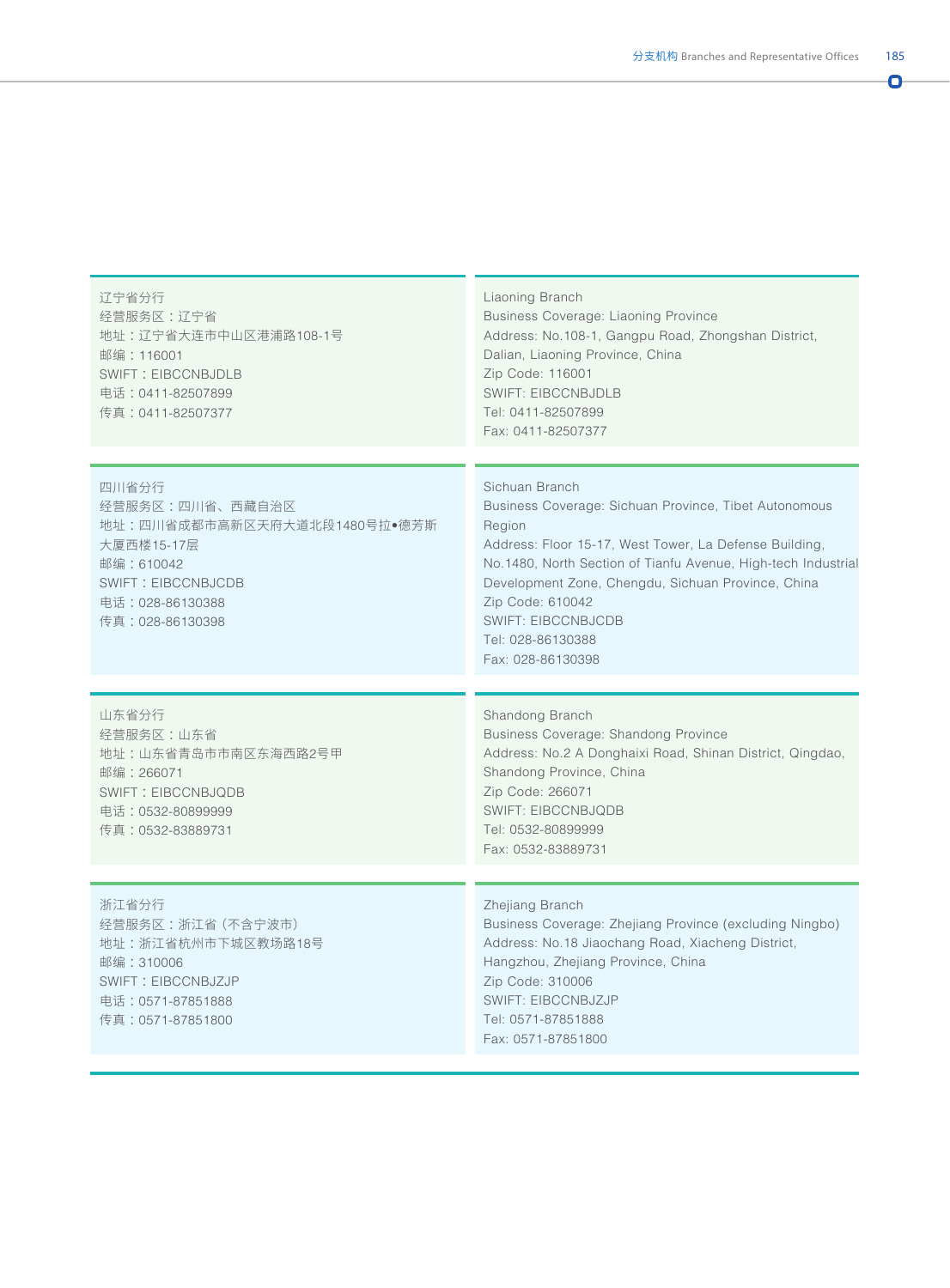| 湖南省分行<br>经营服务区:湖南省<br>地址:湖南省长沙市天心区湘江中路二段36号华远●华中心<br>5号42-44层<br>邮编: 410011<br><b>SWIFT: EIBCCNBJHUN</b><br>电话: 0731-82819888<br>传真: 0731-82819376 | Hunan Branch<br>Business Coverage: Hunan Province<br>Address: Floor 42-44, Building 5, the Central, No.36<br>Xiangjiangzhong Road, Tianxin District, Changsha,<br>Hunan Province, China<br>Zip Code: 410011<br><b>SWIFT: EIBCCNBJHUN</b><br>Tel: 0731-82819888<br>Fax: 0731-82819376                 |
|----------------------------------------------------------------------------------------------------------------------------------------------------|------------------------------------------------------------------------------------------------------------------------------------------------------------------------------------------------------------------------------------------------------------------------------------------------------|
|                                                                                                                                                    |                                                                                                                                                                                                                                                                                                      |
| 重庆分行<br>经营服务区:重庆市<br>地址:重庆市渝北区黄山大道中段7号木星科技大厦<br>邮编: 401121<br><b>SWIFT: EIBCCNBJCQB</b><br>电话: 023-86078899<br>传真:023-86078866                     | Chongqing Branch<br>Business Coverage: Chongging<br>Address: Muxing Science & Technology Building, No.7,<br>Huangshan Avenue Middle Section, Yubei District,<br>Chongqing, China<br>Zip Code: 401121<br><b>SWIFT: EIBCCNBJCQB</b><br>Tel: 023-86078899<br>Fax: 023-86078866                          |
|                                                                                                                                                    |                                                                                                                                                                                                                                                                                                      |
| 陕西省分行<br>经营服务区:陕西省、青海省、宁夏回族自治区<br>地址:陕西省西安市高新区锦业一路6号<br>邮编: 710075<br>SWIFT: EIBCCNBJSXA<br>电话: 029-68681857<br>传真: 029-68680999                   | Shaanxi Branch<br>Business Coverage: Shaanxi Province, Qinghai Province,<br>Ningxia Hui Autonomous Region<br>Address: No.6, Jinye 1st Road, High-tech Development Zone,<br>Xi'an, Shaanxi Province, China<br>Zip Code: 710075<br><b>SWIFT: EIBCCNBJSXA</b><br>Tel: 029-68681857<br>Fax: 029-68680999 |
|                                                                                                                                                    |                                                                                                                                                                                                                                                                                                      |
| 湖北省分行<br>经营服务区:湖北省<br>地址:湖北省武汉市武昌区中北路108号附2号<br>邮编: 430077<br><b>SWIFT: EIBCCNBJHUB</b><br>电话:027-87112345<br>传真:027-87112360                      | Hubei Branch<br>Business Coverage: Hubei Province<br>Address: No.108-2, Zhongbei Road, Wuchang District,<br>Wuhan, Hubei Province, China<br>Zip Code: 430077<br><b>SWIFT: EIBCCNBJHUB</b><br>Tel: 027-87112345<br>Fax: 027-87112360                                                                  |

Ō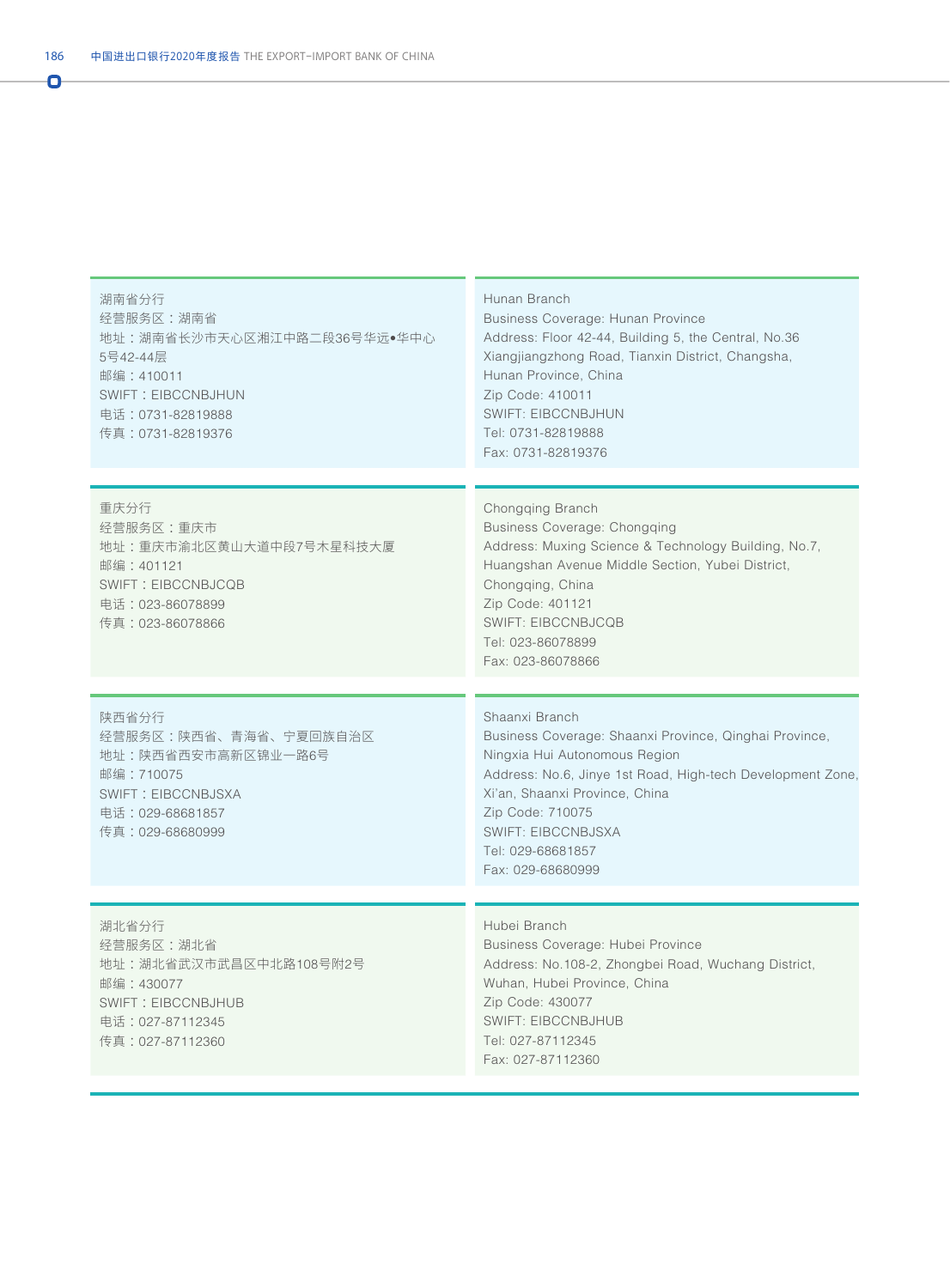| 黑龙江省分行<br>经营服务区:黑龙江省<br>地址:黑龙江省哈尔滨市松北区创新一路125号<br>邮编:150028<br>SWIFT: EIBCCNBJHLJ<br>电话:0451-51100500<br>传真: 0451-51100599                             | Heilongjiang Branch<br>Business Coverage: Heilongjiang Province<br>Address: No.125 Chuangxin 1st Road, Songbei District,<br>Harbin, Heilongjiang Province, China<br>Zip Code: 150028<br><b>SWIFT: EIBCCNBJHLJ</b><br>Tel: 0451-51100500<br>Fax: 0451-51100599                                                                        |
|--------------------------------------------------------------------------------------------------------------------------------------------------------|--------------------------------------------------------------------------------------------------------------------------------------------------------------------------------------------------------------------------------------------------------------------------------------------------------------------------------------|
| 广东省分行<br>经营服务区:广东省 (不含深圳市)<br>地址:广东省广州市海珠区阅江中路688号保利国际广场<br>北塔25-28层<br>邮编: 510308<br><b>SWIFT: EIBCCNBJGDB</b><br>电话: 020-89332600<br>传真:020-89332674 | Guangdong Branch<br>Business Coverage: Guangdong Province (excluding<br>Shenzhen)<br>Address: Floor 25-28, North Tower, Poly International Plaza,<br>No.688, Yuejiangzhong Road, Haizhu District, Guangzhou,<br>Guangdong Province, China<br>Zip Code: 510308<br><b>SWIFT: EIBCCNBJGDB</b><br>Tel: 020-89332600<br>Fax: 020-89332674 |
| 云南省分行<br>经营服务区:云南省<br>地址:云南省昆明市盘龙区白塔路延长线403号七彩俊园<br>4栋22-25层<br>邮编: 650051<br>SWIFT: EIBCCNBJYNB<br>电话: 0871-68336333<br>传真:0871-63822111              | Yunnan Branch<br>Business Coverage: Yunnan Province<br>Address: Floor 22-25, Building 4, Qicaijunyuan, No.403,<br>Baita Avenue Extension Line, Panlong District, Kunming,<br>Yunnan Province, China<br>Zip Code: 650051<br><b>SWIFT: EIBCCNBJYNB</b><br>Tel: 0871-68336333<br>Fax: 0871-63822111                                     |
| 宁波分行<br>经营服务区:宁波市<br>地址: 浙江省宁波市民安东路268号国际金融中心A座27-31层<br>邮编: 315040<br><b>SWIFT: EIBCCNBJNBB</b><br>电话: 0574-87209999<br>传真:0574-87209912              | Ningbo Branch<br><b>Business Coverage: Ningbo</b><br>Address: Floor 27-31, Building A, Ningbo International<br>Financial Service Center, No. 268 Min'andong Road, Ningbo,<br>Zhejiang Province, China<br>Zip Code: 315040<br><b>SWIFT: EIBCCNBJNBB</b><br>Tel: 0574-87209999<br>Fax: 0574-87209912                                   |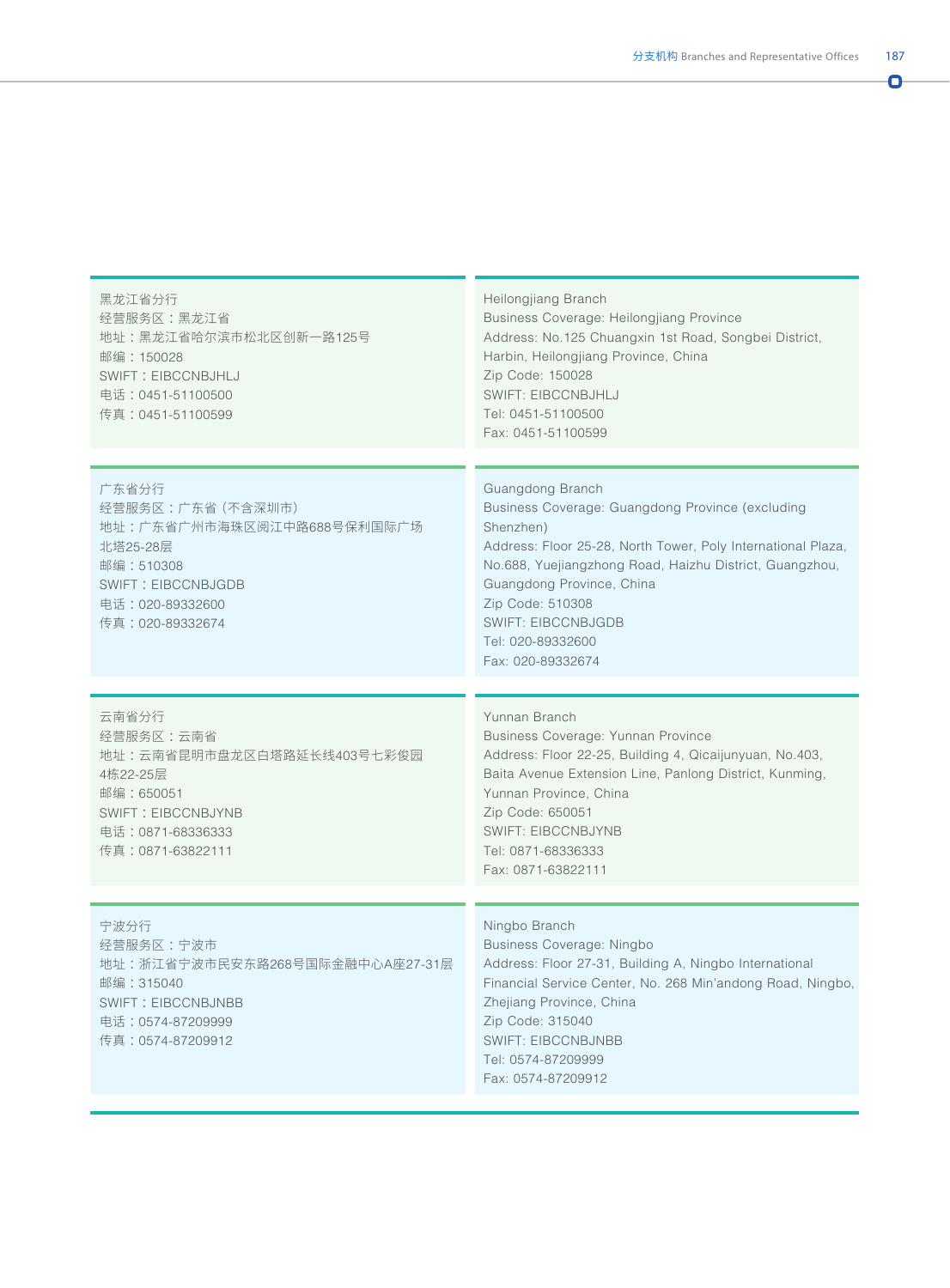| 福建省分行<br>经营服务区:福建省 (不含厦门市)<br>地址:福建省福州市台江区江滨中大道350号中国进出口银行<br>大厦15-23层<br>邮编: 350004<br><b>SWIFT: EIBCCNBJFJB</b><br>电话: 0591-88680988<br>传真:0591-88680900  | Fujian Branch<br>Business Coverage: Fujian Province (excluding Xiamen)<br>Address: Floor 15-23, China Eximbank Plaza, No.350<br>Jiangbinzhong Avenue, Taijiang District, Fuzhou,<br>Fujian Province, China<br>Zip Code: 350004<br><b>SWIFT: EIBCCNBJFJB</b><br>Tel: 0591-88680988<br>Fax: 0591-88680900           |
|-------------------------------------------------------------------------------------------------------------------------------------------------------------|-------------------------------------------------------------------------------------------------------------------------------------------------------------------------------------------------------------------------------------------------------------------------------------------------------------------|
| 安徽省分行<br>经营服务区:安徽省<br>地址:安徽省合肥市梅山路18号安徽国际金融中心54-57层<br>邮编: 230022<br>SWIFT: EIBCCNBJAHJ<br>电话: 0551-65170666<br>传真:0551-65170688                            | Anhui Branch<br>Business Coverage: Anhui Province<br>Address: Floor 54-57, Anhui International Financial Center,<br>No.18 Meishan Road, Hefei, Anhui Province, China<br>Zip Code: 230022<br><b>SWIFT: EIBCCNBJAHJ</b><br>Tel: 0551-65170666<br>Fax: 0551-65170688                                                 |
| 新疆维吾尔自治区分行<br>经营服务区:新疆维吾尔自治区<br>地址:新疆维吾尔自治区乌鲁木齐市天山区红山路16号时代<br>广场D座31-38层<br>邮编: 830001<br><b>SWIFT: EIBCCNBJWXJ</b><br>电话: 0991-2682500<br>传真:0991-2953059 | Xinjiang Branch<br>Business Coverage: Xinjiang Uyghur Autonomous Region<br>Address: Floor 31-38, Tower D, Times Square, No.16<br>Hongshan Road, Tianshan District, Urumqi, Xinjiang Uyghur<br>Autonomous Region, China<br>Zip Code: 830001<br><b>SWIFT: EIBCCNBJWXJ</b><br>Tel: 0991-2682500<br>Fax: 0991-2953059 |
| 厦门分行<br>经营服务区:厦门市<br>地址:福建省厦门市思明区鹭江道98号建设银行大厦28、<br>30-32层<br>邮编: 361001<br><b>SWIFT: EIBCCNBJSMB</b><br>电话: 0592-3012999<br>传真:0592-3012919                | Xiamen Branch<br>Business Coverage: Xiamen<br>Address: Floor 28, 30-32, CCB Tower, No.98 Lujiang Road,<br>Siming District, Xiamen, Fujian Province, China<br>Zip Code: 361001<br><b>SWIFT: EIBCCNBJSMB</b><br>Tel: 0592-3012999<br>Fax: 0592-3012919                                                              |

Ō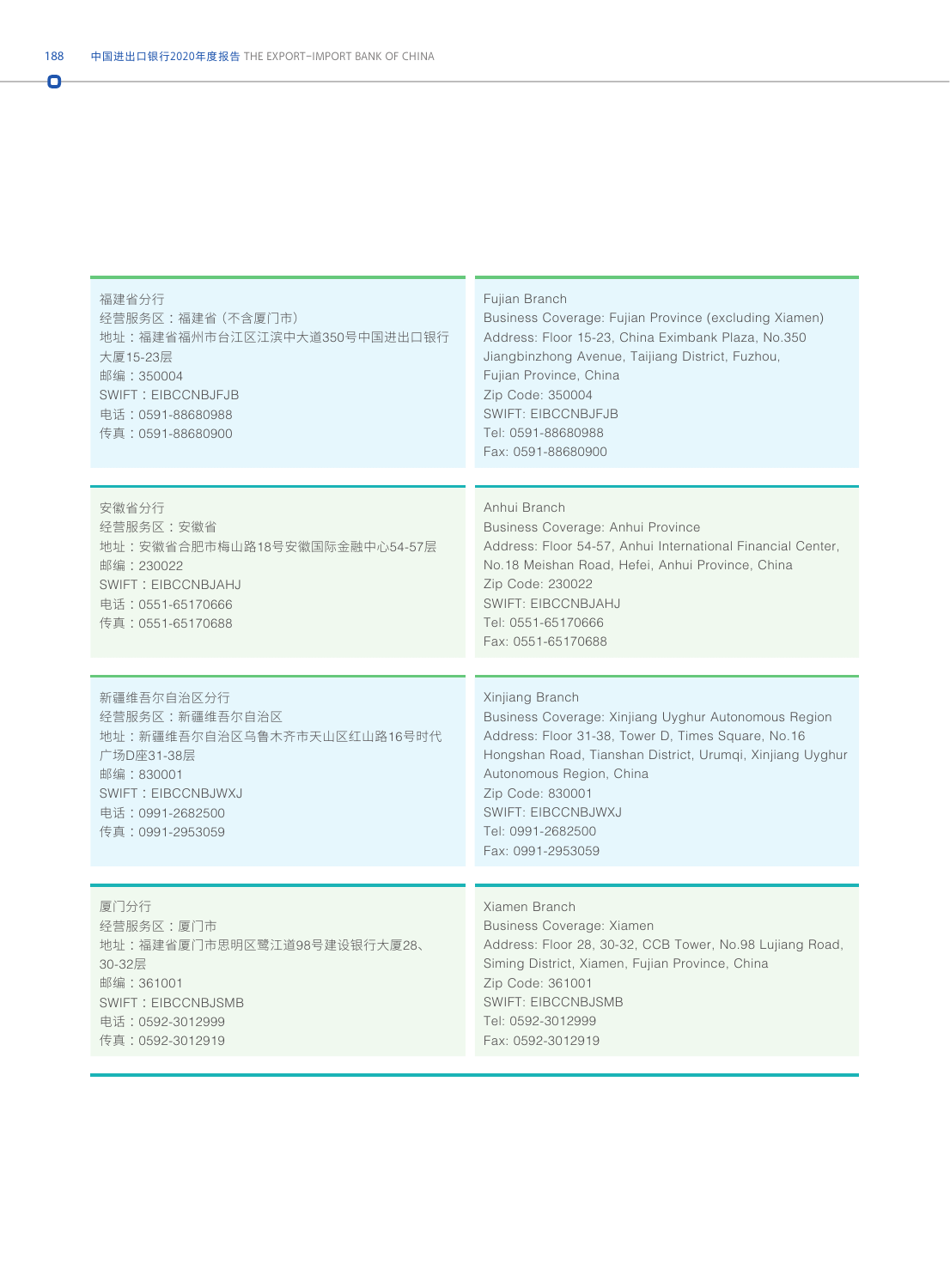| I<br>$\sim$<br>., |  |
|-------------------|--|
|                   |  |
|                   |  |

| 天津分行<br>经营服务区:天津市<br>地址:天津市和平区解放北路31号<br>邮编: 300040<br><b>SWIFT: EIBCCNBJTJB</b><br>电话: 022-23466963<br>传真:022-23298929                           | Tianjin Branch<br>Business Coverage: Tianjin<br>Address: No.31 Jiefangbei Road, Heping District, Tianjin,<br>China<br>Zip Code: 300040<br><b>SWIFT: EIBCCNBJTJB</b><br>Tel: 022-23466963<br>Fax: 022-23298929                                                                                       |
|---------------------------------------------------------------------------------------------------------------------------------------------------|-----------------------------------------------------------------------------------------------------------------------------------------------------------------------------------------------------------------------------------------------------------------------------------------------------|
| 江西省分行<br>经营服务区:江西省<br>地址:江西省南昌市红谷滩新区丰和大道1198号中江国际<br>大厦2、3、6层<br>邮编: 330038<br><b>SWIFT: EIBCCNBJJXB</b><br>电话:0791-83952788<br>传真:0791-83952727  | Jiangxi Branch<br>Business Coverage: Jiangxi Province<br>Address: Floor 2-3, 6, Zhongjiang International Plaza,<br>No.1198 Fenghe Avenue, Honggutan New District, Nanchang,<br>Jiangxi Province, China<br>Zip Code: 330038<br><b>SWIFT: EIBCCNBJJXB</b><br>Tel: 0791-83952788<br>Fax: 0791-83952727 |
| 海南省分行<br>经营服务区:海南省<br>地址:海南省海口市海甸五西路21号<br>邮编:570208<br><b>SWIFT: EIBCCNBJHNB</b><br>电话:0898-36368181<br>传真: 0898-36368080                        | Hainan Branch<br>Business Coverage: Hainan Province<br>Address: No.21, Haidianwuxi Road, Haikou, Hainan Province,<br>China<br>Zip Code: 570208<br><b>SWIFT: EIBCCNBJHNB</b><br>Tel: 0898-36368181<br>Fax: 0898-36368080                                                                             |
| 吉林省分行<br>经营服务区:吉林省<br>地址:吉林省长春市朝阳区人民大街3299号长春宏汇国际<br>广场19-21层<br>邮编: 130061<br><b>SWIFT: EIBCCNBJJLB</b><br>电话: 0431-81189099<br>传真:0431-81189088 | Jilin Branch<br><b>Business Coverage: Jilin Province</b><br>Address: Floor 19-21, Honghui International Square, No.3299<br>Renmin Road, Chaoyang District, Changchun, Jilin Province,<br>China<br>Zip Code: 130061<br><b>SWIFT: EIBCCNBJJLB</b><br>Tel: 0431-81189099<br>Fax: 0431-81189088         |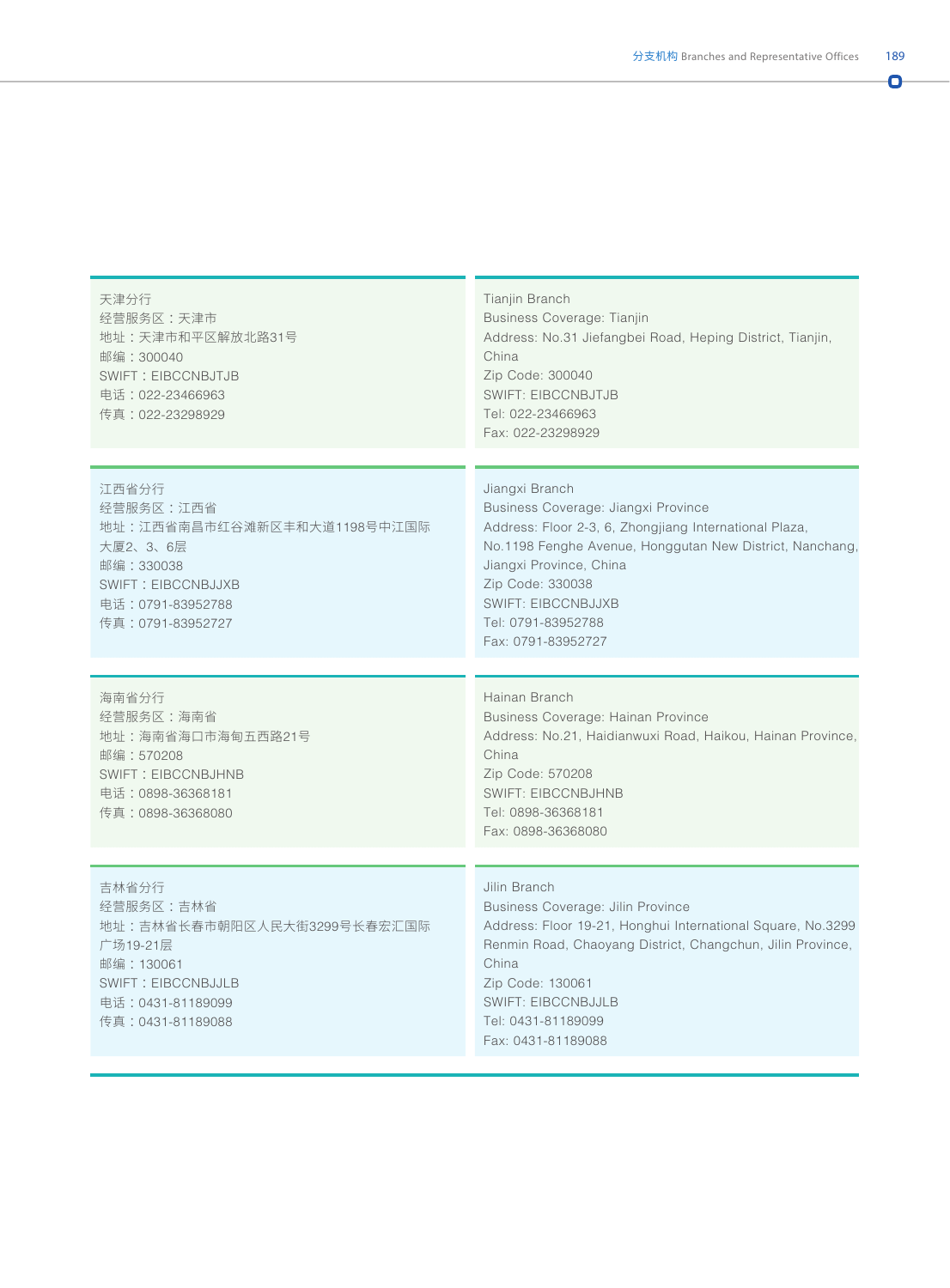Ō

| 喀什分行<br>经营服务区:南疆四地州 (喀什地区、阿克苏地区、克孜勒苏<br>柯尔克孜自治州、和田地区)、新疆生产建设兵团1、3、14师<br>地址:新疆维吾尔族自治区喀什市色满路6号<br>邮编:844000<br>电话: 0998-6858901<br>传真:0998-6858937 | Kashgar Branch<br>Business Coverage: Kashgar Prefecture, Aksu Prefecture,<br>Kizilsu Kirghiz Autonomous Prefecture, Hotan Prefecture,<br>Division 1, 3, 14 of the Xinjiang Production and Construction<br>Corps<br>Address: No.6 Seman Road, Kashgar, Xinjiang Uyghur<br>Autonomous Region, China<br>Zip Code: 844000<br>Tel: 0998-6858901<br>Fax: 0998-6858937 |
|---------------------------------------------------------------------------------------------------------------------------------------------------|-----------------------------------------------------------------------------------------------------------------------------------------------------------------------------------------------------------------------------------------------------------------------------------------------------------------------------------------------------------------|
| 河北省分行<br>经营服务区:河北省<br>地址:河北省石家庄市长安区裕华东路197号民生大厦9-11层<br>邮编: 050000<br><b>SWIFT: EIBCCNBJHEB</b><br>电话: 0311-86908518<br>传真:0311-86908516          | Hebei Branch<br>Business Coverage: Hebei Province<br>Address: Floor 9-11, Minsheng Plaza, No.197 Yuhuadong<br>Road, Chang'an District, Shijiazhuang, Hebei Province, China<br>Zip Code: 050000<br><b>SWIFT: EIBCCNBJHEB</b><br>Tel: 0311-86908518<br>Fax: 0311-86908516                                                                                         |
| 甘肃省分行<br>经营服务区:甘肃省<br>地址:甘肃省兰州市城关区农民巷8-1号盛达金融大厦3-5层<br>邮编:730000<br><b>SWIFT: EIBCCNBJGSB</b><br>电话: 0931-6191888<br>传真:0931-6191844              | Gansu Branch<br>Business Coverage: Gansu Province<br>Address: Floor 3-5, Shengda Financial Plaza, No.8-1,<br>Nongmin Road, Chengguan District, Lanzhou, Gansu<br>Province, China<br>Zip Code: 730000<br><b>SWIFT: EIBCCNBJGSB</b><br>Tel: 0931-6191888<br>Fax: 0931-6191844                                                                                     |
| 河南省分行<br>经营服务区:河南省<br>地址:河南省郑州市金水东路51号楷林中心8座<br>邮编:450012<br><b>SWIFT: EIBCCNBJHEN</b><br>电话: 0371-66270500<br>传真:0371-66270688                   | Henan Branch<br>Business Coverage: Henan Province<br>Address: Tower 8, Kailin Center, No.51 Jinshuidong Road,<br>Zhengzhou, Henan Province, China<br>Zip Code: 450012<br><b>SWIFT: EIBCCNBJHEN</b><br>Tel: 0371-66270500<br>Fax: 0371-66270688                                                                                                                  |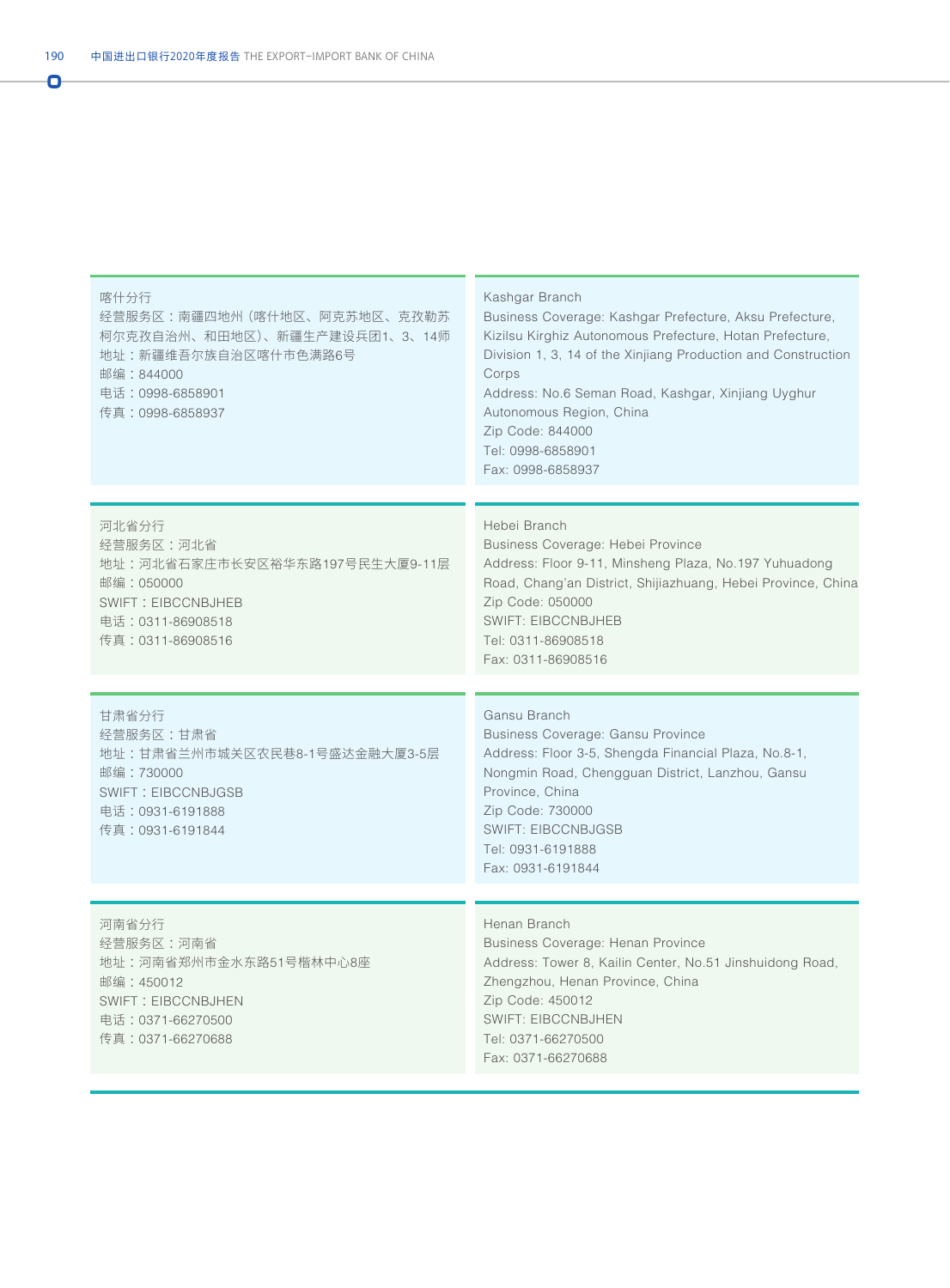| × | ۰. | I |  |
|---|----|---|--|
|   |    |   |  |
|   |    |   |  |
|   |    |   |  |

| 内蒙古自治区分行<br>经营服务区:内蒙古自治区<br>地址:内蒙古自治区呼和浩特市如意开发区如意和大街金泰<br>中心A座写字楼<br>邮编: 010010<br><b>SWIFT: EIBCCNBJNMG</b><br>电话: 0471-6649399<br>传真: 0471-6649383 | Inner Mongolia Branch<br>Business Coverage: Inner Mongolia Autonomous Region<br>Address: Tower A, Jintai Center, Ruyihe Avenue, Ruyi<br>Development Zone, Hohhot, Inner Mongolia Autonomous<br>Region<br>Zip Code: 010010<br><b>SWIFT: EIBCCNBJNMG</b><br>Tel: 0471-6649399<br>Fax: 0471-6649383     |
|------------------------------------------------------------------------------------------------------------------------------------------------------|------------------------------------------------------------------------------------------------------------------------------------------------------------------------------------------------------------------------------------------------------------------------------------------------------|
| 山西省分行<br>经营服务区:山西省<br>地址:山西省太原市小店区长治路331号巨鑫国际B座19至21层<br>邮编: 030006<br><b>SWIFT: EIBCCNBJSXB</b><br>电话:0351-7688111<br>传真: 0351-7688164              | Shanxi Branch<br>Business Coverage: Shanxi Province<br>Address: Floor 19-21, B Juxin International, No.331, Changzhi<br>Road, Xiaodian District, Taiyuan, Shanxi Province, China<br>Zip Code: 030006<br><b>SWIFT: EIBCCNBJSXB</b><br>Tel: 0351-7688111<br>Fax: 0351-7688164                          |
| 广西壮族自治区分行<br>经营服务区:广西壮族自治区<br>地址:广西壮族自治区南宁市青秀区金浦路20号南宁国际<br>大厦19-20层<br>邮编: 530021<br>SWIFT: EIBCCNBJGXB<br>电话: 0771-2102098<br>传真:0771-2102099      | Guangxi Branch<br>Business Coverage: Guangxi Zhuang Autonomous Region<br>Address: Floor 19-20, Nanning International, No.20,<br>Jinpu Road, Qingxiu District, Nanning, Guangxi Zhuang<br>Autonomous Region, China<br>Zip Code: 530021<br>SWIFT:EIBCCNBJGXB<br>Tel: 0771-2102098<br>Fax: 0771-2102099 |
| 贵州省分行<br>经营服务区:贵州省<br>地址:贵州省贵阳市观山湖区贵州金融城金融一期3号楼<br>30-32层<br>邮编:550081<br>SWIFT: EIBCCNBJGZH<br>电话:0851-88643510<br>传真:0851-88643694                 | Guizhou Branch<br>Business Coverage: Guizhou Province<br>Address: Floor 30-32, No.3 Building, Finance Phase I,<br>Guizhou Financial City, Guanshanhu District, Guiyang,<br>Guizhou Province, China<br>Zip Code: 550081<br><b>SWIFT: EIBCCNBJGZH</b><br>Tel: 0851-88643510<br>Fax: 0851-88643694      |